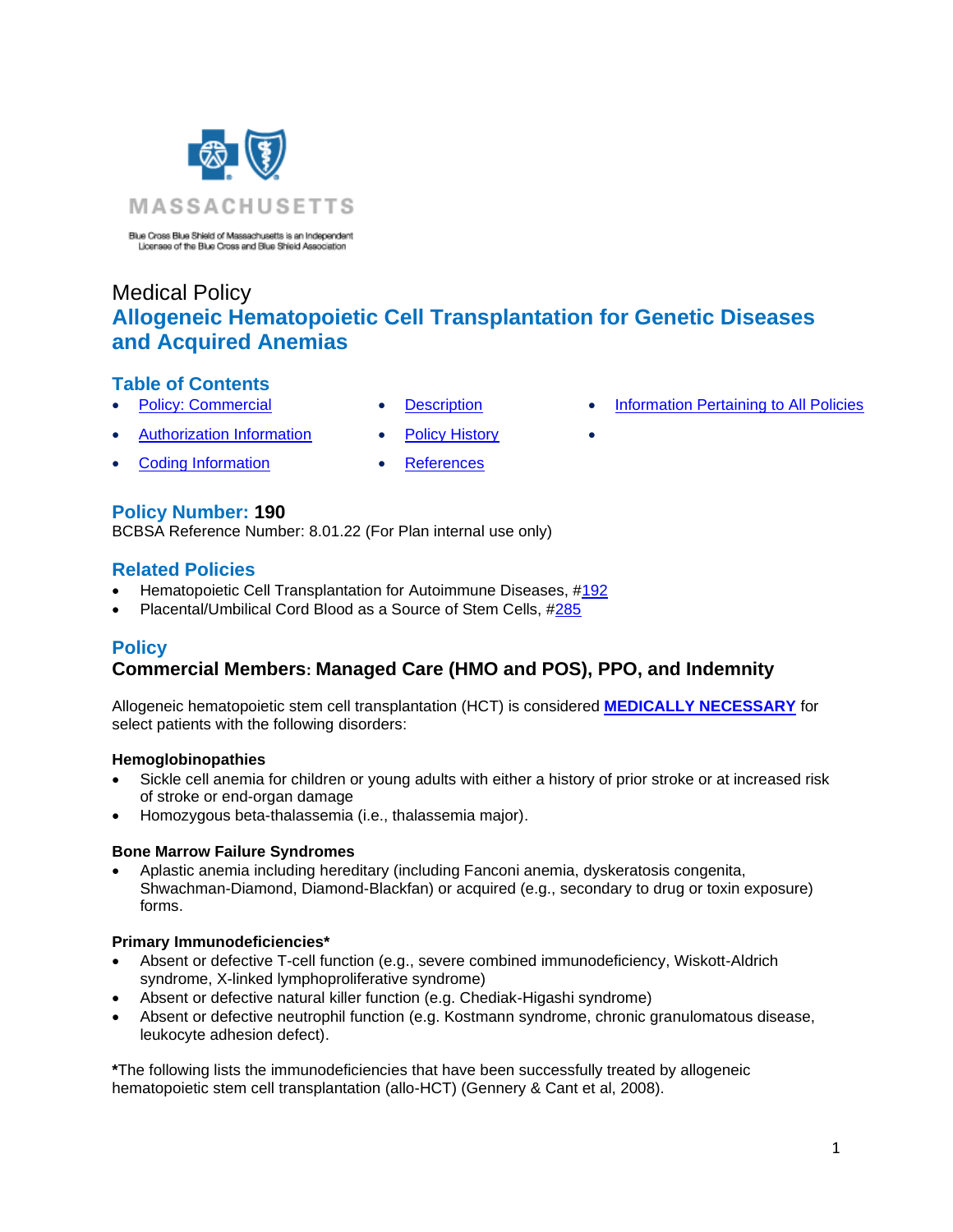### **Lymphocyte Immunodeficiencies**

- Adenosine deaminase deficiency
- Artemis deficiency
- Calcium channel deficiency
- CD 40 ligand deficiency
- Cernunnos/X-linked lymphoproliferative disease deficiency
- CHARGE syndrome with immune deficiency
- Common gamma chain deficiency
- Deficiencies in CD45, CD3, CD8
- DiGeorge syndrome
- DNA ligase IV deficiency syndrome
- Interleukin-7 receptor alpha deficiency
- Janus-associated kinase 3 (JAK3) deficiency
- Major histocompatibility class II deficiency
- Omenn syndrome
- Purine nucleoside phosphorylase deficiency
- Recombinase-activating gene (RAG) 1/2 deficiency
- Reticular dysgenesis
- Winged helix deficiency
- Wiskott-Aldrich syndrome
- X-linked lymphoproliferative disease
- Zeta-chain-associated protein-70 (ZAP-70) deficiency

### **Phagocytic Deficiencies**

- Chédiak-Higashi syndrome
- Chronic granulomatous disease
- Griscelli syndrome type 2
- Hemophagocytic lymphohistiocytosis
- Interferon-gamma receptor deficiencies
- Leukocyte adhesion deficiency
- Severe congenital neutropenias
- Shwachman-Diamond syndrome

#### **Other Immunodeficiencies**

- Autoimmune lymphoproliferative syndrome
- Cartilage hair hypoplasia
- CD25 deficiency
- Hyper IgD and IgE syndromes
- ICF syndrome
- IPEX syndrome
- NEMO deficiency
- NF-κB inhibitor, alpha (IκB-alpha) deficiency
- Nijmegen breakage syndrome

#### **Inherited Metabolic Diseases\*\***

• Lysosomal and peroxisomal storage disorders *except* Hunter, Sanfilippo, and Morquio syndromes

**\*\***In the inherited metabolic disorders, allo-HCT has been proven effective in some cases of Hurler, Maroteaux-Lamy, and Sly syndromes, childhood onset cerebral X-linked adrenoleukodystrophy, globoid cell leukodystrophy, metachromatic leukodystrophy, alpha-mannosidosis, and aspartylglucosaminuria. Allogeneic HCT is possibly effective for fucosidosis, Gaucher types 1 and 3, Farber lipogranulomatosis, galactosialidosis, GM1 gangliosidosis, mucolipidosis II (I-cell disease), multiple sulfatase deficiency, Niemann-Pick, neuronal ceroid lipofuscinosis, sialidosis, and Wolman disease. Allogeneic HSCT has not been effective in Hunter, Sanfilippo, or Morquio syndromes (Mehta, 2004).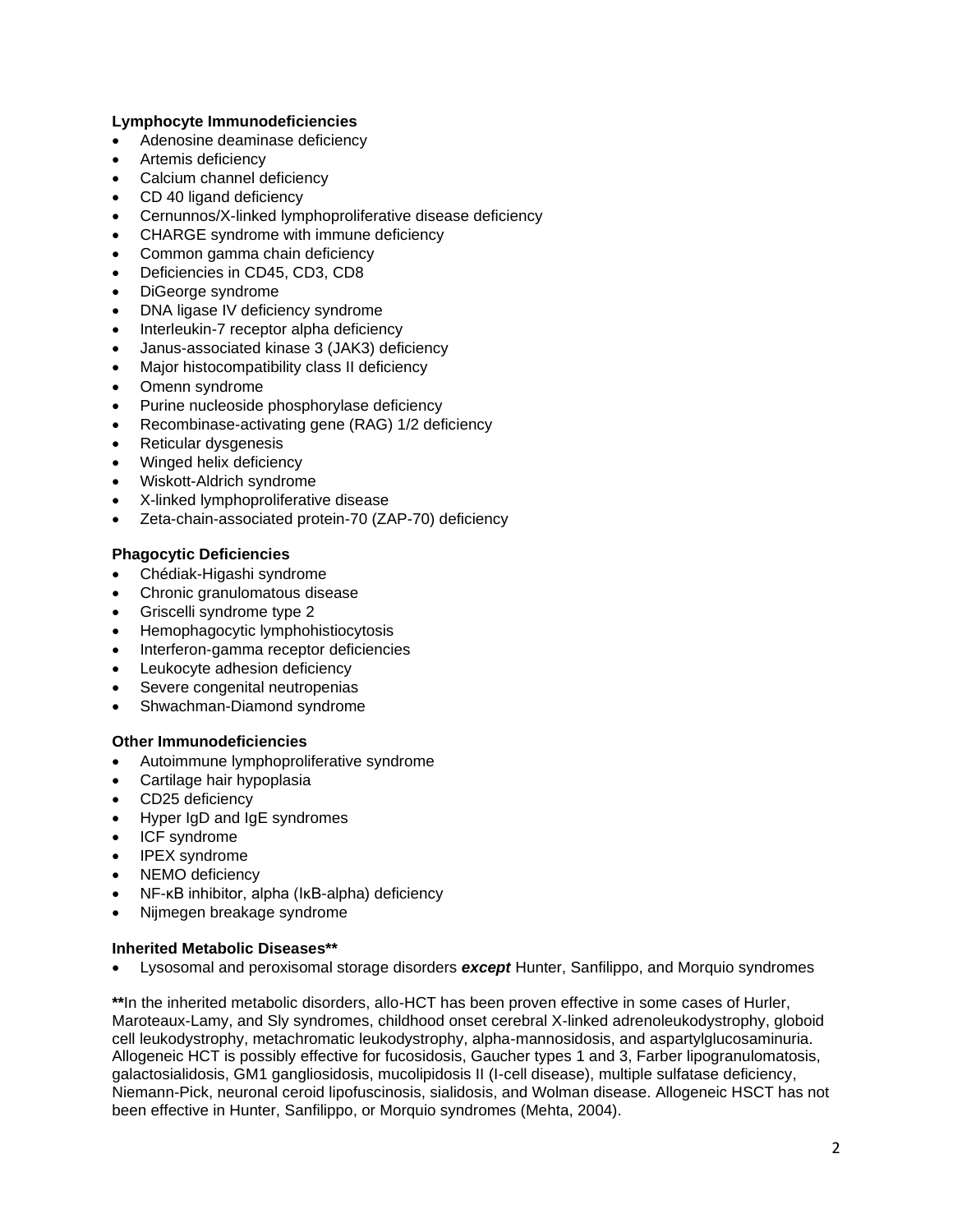# **Genetic Disorders Affecting Skeletal Tissue**

• Infantile malignant osteopetrosis (Albers-Schonberg disease or marble bone disease).

# <span id="page-2-0"></span>**Prior Authorization Information**

### **Inpatient**

• For services described in this policy, precertification/preauthorization **IS REQUIRED** for all products if the procedure is performed **inpatient**.

**Outpatient**

• For services described in this policy, see below for products where prior authorization **might be required** if the procedure is performed **outpatient**.

|                                       | <b>Outpatient</b>                |
|---------------------------------------|----------------------------------|
| Commercial Managed Care (HMO and POS) | Prior authorization is required. |
| <b>Commercial PPO and Indemnity</b>   | Prior authorization is required. |

# **CPT Codes / HCPCS Codes / ICD Codes**

*Inclusion or exclusion of a code does not constitute or imply member coverage or provider reimbursement. Please refer to the member's contract benefits in effect at the time of service to determine coverage or non-coverage as it applies to an individual member.*

*Providers should report all services using the most up-to-date industry-standard procedure, revenue, and diagnosis codes, including modifiers where applicable.*

*The following codes are included below for informational purposes only; this is not an all-inclusive list.*

**The above medical necessity criteria MUST be met for the following codes to be covered for Commercial Members: Managed Care (HMO and POS), PPO, Indemnity, Medicare HMO Blue and Medicare PPO Blue:**

# **CPT Codes**

| ∣ CPT codes: | <b>Code Description</b>                                                       |
|--------------|-------------------------------------------------------------------------------|
| 38240        | Bone marrow or blood-derived peripheral stem-cell transplantation; allogeneic |

# **HCPCS Codes**

| <b>HCPCS</b> |                                                                                                                                                                                                                                                                                                                                  |
|--------------|----------------------------------------------------------------------------------------------------------------------------------------------------------------------------------------------------------------------------------------------------------------------------------------------------------------------------------|
| codes:       | <b>Code Description</b>                                                                                                                                                                                                                                                                                                          |
| S2142        | Cord blood derived stem-cell transplantation, allogeneic                                                                                                                                                                                                                                                                         |
| S2150        | Bone marrow or blood-derived peripheral stem-cell harvesting and transplantation,<br>allogeneic or autologous, including pheresis, high-dose chemotherapy, and the<br>number of days of post-transplant care in the global definition (including drugs;<br>hospitalization; medical surgical, diagnostic and emergency services) |

# **ICD-10 Procedure Codes**

| ICD-10-PCS<br>procedure |                                                                                                   |
|-------------------------|---------------------------------------------------------------------------------------------------|
| codes:                  | <b>Code Description</b>                                                                           |
| 30233G1                 | Transfusion of Nonautologous Bone Marrow into Peripheral Vein, Percutaneous<br>Approach           |
| 30233X1                 | Transfusion of Nonautologous Cord Blood Stem Cells into Peripheral Vein,<br>Percutaneous Approach |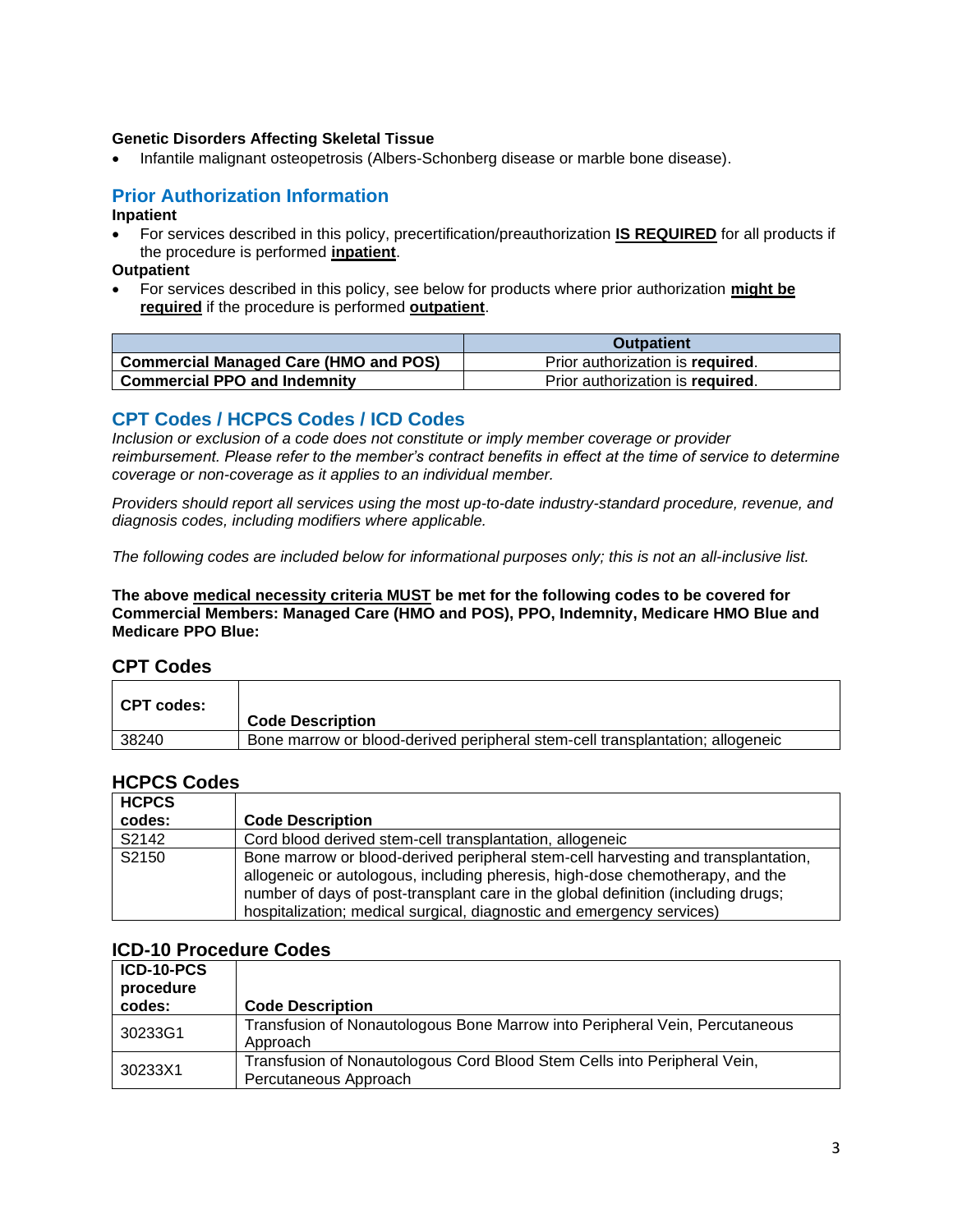| 30233Y1 | Transfusion of Nonautologous Hematopoietic Stem Cells into Peripheral Vein,<br>Percutaneous Approach |  |
|---------|------------------------------------------------------------------------------------------------------|--|
| 30243G1 | Transfusion of Nonautologous Bone Marrow into Central Vein, Percutaneous<br>Approach                 |  |
| 30243X1 | Transfusion of Nonautologous Cord Blood Stem Cells into Central Vein,<br>Percutaneous Approach       |  |
| 30243Y1 | Transfusion of Nonautologous Hematopoietic Stem Cells into Central Vein,<br>Percutaneous Approach    |  |
| 30263G1 | Transfusion of Nonautologous Bone Marrow into Central Artery, Percutaneous<br>Approach               |  |
| 30263X1 | Transfusion of Nonautologous Cord Blood Stem Cells into Central Artery,<br>Percutaneous Approach     |  |
| 30263Y1 | Transfusion of Nonautologous Hematopoietic Stem Cells into Central Artery,<br>Percutaneous Approach  |  |
| 3E03305 | Introduction of Other Antineoplastic into Peripheral Vein, Percutaneous Approach                     |  |
| 3E04305 | Introduction of Other Antineoplastic into Central Vein, Percutaneous Approach                        |  |
| 3E05305 | Introduction of Other Antineoplastic into Peripheral Artery, Percutaneous Approach                   |  |
| 3E06305 | Introduction of Other Antineoplastic into Central Artery, Percutaneous Approach                      |  |

# <span id="page-3-0"></span>**Description**

### **Genetic Diseases and Acquired Anemias**

# **Hemoglobinopathies**

Thalassemias result from variants in the globin genes, resulting in reduced or absent hemoglobin production, thereby reducing oxygen delivery. The supportive treatment of b-thalassemia major requires life-long red blood cell transfusions that lead to progressive iron overload and the potential for organ damage and impaired cardiac, hepatic, and endocrine function. Sickle cell disease is caused by a single amino acid substitution in the beta chain of hemoglobin and, unlike thalassemia major, has a variable course of clinical severity.[1,](https://www.evidencepositioningsystem.com/_w_0462fbc6f0d681aca95e134232773befcc5cc384bf0cd5ba/bcbsa_html/BCBSA/html/_blank) Sickle cell disease typically manifests clinically with anemia, severe painful crises, acute chest syndrome, stroke, chronic pulmonary and renal dysfunction, growth retardation, neurologic deficits, and premature death. The mean age of death for patients with sickle cell disease has been demonstrated as 42 years for men and 48 for women.

#### **Treatment**

The only definitive cure for thalassemia is to correct the genetic defect with allogeneic hematopoietic cell transplantation (allo-HCT).

Three major therapeutic options are available for sickle cell disease: chronic blood transfusions, hydroxyurea, and allo-HCT, the latter being the only possibility for cure.<sup>[1,](https://www.evidencepositioningsystem.com/_w_0462fbc6f0d681aca95e134232773befcc5cc384bf0cd5ba/bcbsa_html/BCBSA/html/_blank)</sup>

#### **Bone Marrow Failure Syndromes**

Aplastic anemia in children is rare; most often, it is idiopathic and, less commonly, due to a hereditary disorder. Inherited syndromes include Fanconi anemia, a rare, autosomal recessive disease characterized by genomic instability, with congenital abnormalities, chromosome breakage, cancer susceptibility, and progressive bone marrow failure leading to pancytopenia and severe aplastic anemia. Frequently, this disease terminates in myelodysplastic syndrome or acute myeloid leukemia. Most patients with Fanconi anemia succumb to the complications of severe aplastic anemia, leukemia, or solid tumors, with a median survival of 30 years of age. $2$ ,

Dyskeratosis congenita is characterized by marked telomere dysregulation with clinical features of reticulated skin hyperpigmentation, nail dystrophy, and oral leukoplakia.[3,](https://www.evidencepositioningsystem.com/_w_0462fbc6f0d681aca95e134232773befcc5cc384bf0cd5ba/bcbsa_html/BCBSA/html/_blank) Early mortality is associated with bone marrow failure, infections, pulmonary complications, or malignancy.

Variants affecting ribosome assembly and function are associated with Shwachman-Diamond syndrome and Diamond-Blackfan syndrome.[3,](https://www.evidencepositioningsystem.com/_w_0462fbc6f0d681aca95e134232773befcc5cc384bf0cd5ba/bcbsa_html/BCBSA/html/_blank) Shwachman-Diamond has clinical features that include pancreatic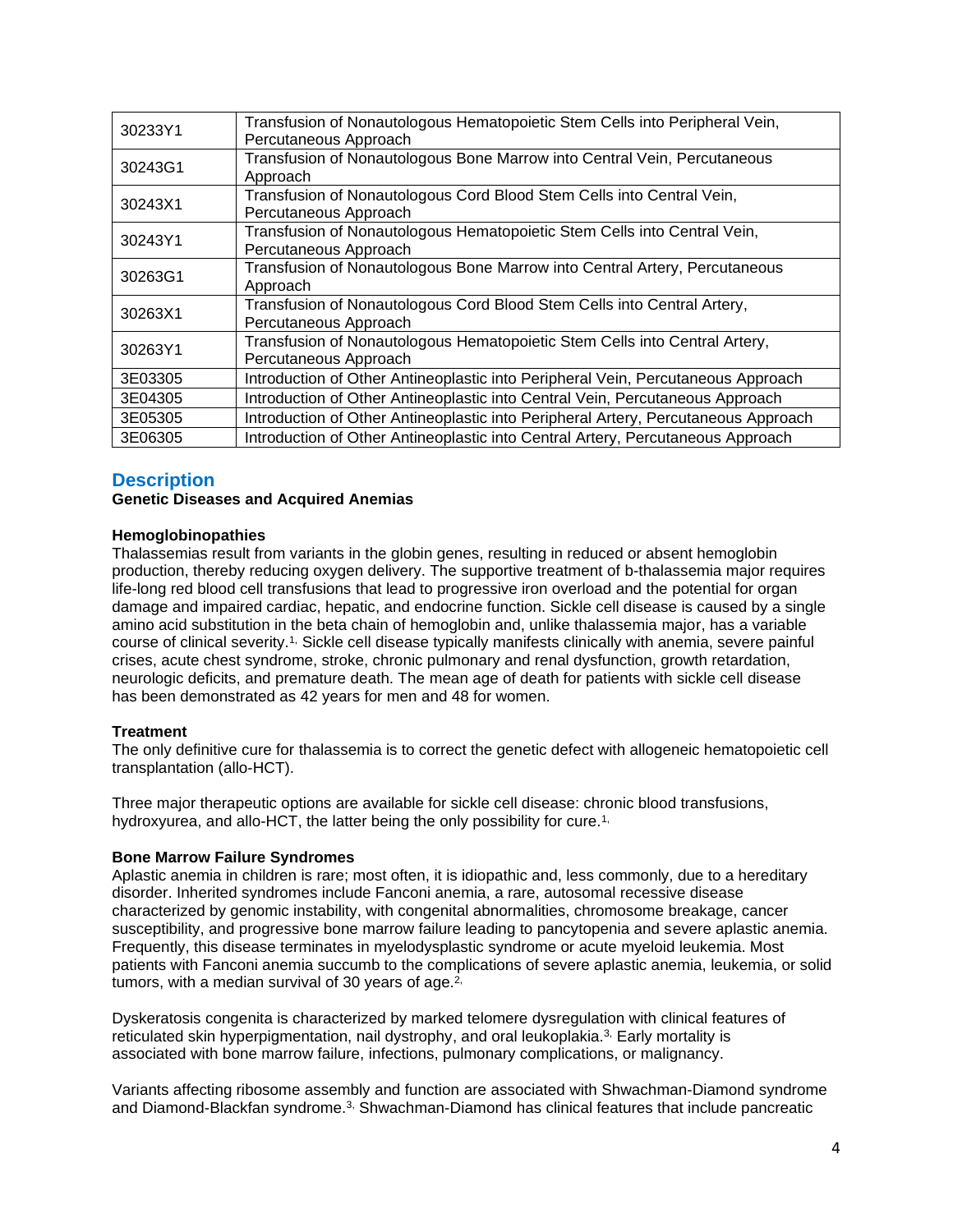exocrine insufficiency, skeletal abnormalities, and cytopenias, with some patients developing aplastic anemia. As with other bone marrow failure syndromes, patients are at increased risk of myelodysplastic syndrome and malignant transformation, especially acute myeloid leukemia. Diamond-Blackfan anemia is characterized by absent or decreased erythroid precursors in the bone marrow, with 30% of patients also having a variety of physical anomalies.[3,](https://www.evidencepositioningsystem.com/_w_0462fbc6f0d681aca95e134232773befcc5cc384bf0cd5ba/bcbsa_html/BCBSA/html/_blank)

### **Treatment**

In Fanconi anemia, HCT is currently the only treatment that definitively restores normal hematopoiesis. Excellent results have been observed with the use of human leukocyte antigen (HLA)-matched sibling allo-HCT, with cure of the marrow failure and amelioration of the risk of leukemia.

### **Primary Immunodeficiencies**

The primary immunodeficiencies are a genetically heterogeneous group of diseases that affect distinct components of the immune system. More than 120 gene defects have been described, causing more than 150 disease phenotypes.[4,](https://www.evidencepositioningsystem.com/_w_0462fbc6f0d681aca95e134232773befcc5cc384bf0cd5ba/bcbsa_html/BCBSA/html/_blank) The most severe defects (collectively known as severe combined immunodeficiency) cause an absence or dysfunction of T lymphocytes and sometimes B lymphocytes and natural killer cells.[4,](https://www.evidencepositioningsystem.com/_w_0462fbc6f0d681aca95e134232773befcc5cc384bf0cd5ba/bcbsa_html/BCBSA/html/_blank)

#### **Treatment**

Without treatment, patients with severe combined immunodeficiency usually die by 12 to 18 months of age. With supportive care, including prophylactic medication, the lifespan of these patients can be prolonged, but long-term outlook is still poor, with many dying from infectious or inflammatory complications or malignancy by early adulthood.<sup>[4,](https://www.evidencepositioningsystem.com/_w_0462fbc6f0d681aca95e134232773befcc5cc384bf0cd5ba/bcbsa_html/BCBSA/html/_blank)</sup> Bone marrow transplantation is the only definitive cure, and the treatment of choice for severe combined immunodeficiency and other primary immunodeficiencies, including Wiskott-Aldrich syndrome and congenital defects of neutrophil function.[5,](https://www.evidencepositioningsystem.com/_w_0462fbc6f0d681aca95e134232773befcc5cc384bf0cd5ba/bcbsa_html/BCBSA/html/_blank)

### **Inherited Metabolic Diseases**

Lysosomal storage disorders consist of many different rare diseases caused by a single gene defect, and most are inherited as an autosomal recessive trait.[6,](https://www.evidencepositioningsystem.com/_w_0462fbc6f0d681aca95e134232773befcc5cc384bf0cd5ba/bcbsa_html/BCBSA/html/_blank) Lysosomal storage disorders are caused by specific enzyme deficiencies that result in defective lysosomal acid hydrolysis of endogenous macromolecules that subsequently accumulate as a toxic substance. Peroxisomal storage disorders arise due to a defect in a membrane transporter protein that leads to defects in the metabolism of long-chain fatty acids. Lysosomal storage disorders and peroxisomal storage disorders affect multiple organ systems, including the central and peripheral nervous systems. These disorders are progressive and often fatal in childhood due to both the accumulation of toxic substrate and a deficiency of the product of the enzyme reaction.[6,](https://www.evidencepositioningsystem.com/_w_0462fbc6f0d681aca95e134232773befcc5cc384bf0cd5ba/bcbsa_html/BCBSA/html/_blank) Hurler syndrome usually leads to premature death by 5 years of age.

# **Treatment**

Exogenous enzyme replacement therapy is available for a limited number of the inherited metabolic diseases; however, these drugs do not cross the blood-brain barrier, which results in the ineffective treatment of the central nervous system. Stem cell transplantation provides a constant source of enzyme replacement from the engrafted donor cells, which are not impeded by the blood-brain barrier.<sup>6</sup>, The donor-derived cells can migrate and engraft in many organ systems, giving rise to different types of cells (eg, microglial cells in the brain and Kupffer cells in the liver).<sup>[6,](https://www.evidencepositioningsystem.com/_w_0462fbc6f0d681aca95e134232773befcc5cc384bf0cd5ba/bcbsa_html/BCBSA/html/_blank)</sup>

Allo-HCT has been primarily used to treat the inherited metabolic diseases that belong to the lysosomal and peroxisomal storage disorders, as listed in Table 1.<sup>[6,](https://www.evidencepositioningsystem.com/_w_0462fbc6f0d681aca95e134232773befcc5cc384bf0cd5ba/bcbsa_html/BCBSA/html/_blank)</sup> The first stem cell transplant for an inherited metabolic disease was performed in 1980 in a patient with Hurler syndrome. Since that time, more than 1000 transplants have been performed worldwide.<sup>6,</sup>

#### **Table 1. Lysosomal and Peroxisomal Storage Disorders**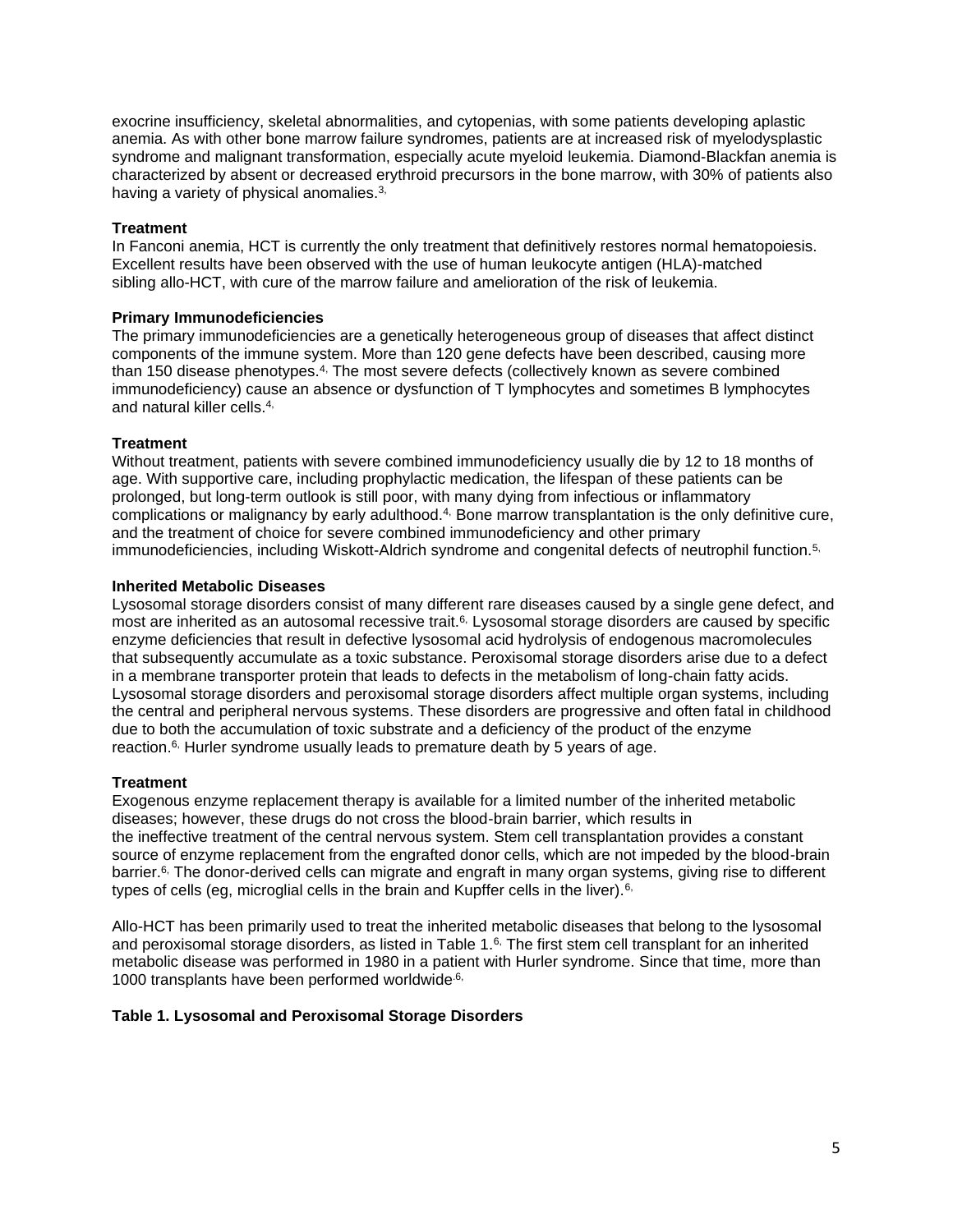| Category                         | <b>Diagnosis</b>                                                                                                                                                                                                                           | <b>Other Names</b>                                                                                                                                            |
|----------------------------------|--------------------------------------------------------------------------------------------------------------------------------------------------------------------------------------------------------------------------------------------|---------------------------------------------------------------------------------------------------------------------------------------------------------------|
| Mucopolysaccharidosis            | Mucopolysaccharidosis I H or H/S<br>Mucopolysaccharidosis II<br>Mucopolysaccharidosis III A-D<br>Mucopolysaccharidosis IV A-B<br>Mucopolysaccharidosis VI<br>Mucopolysaccharidosis VII                                                     | Hurler syndrome or Hurler-Scheie<br>syndrome<br>Hunter syndrome<br>Sanfilippo syndrome A-D<br>Morquio syndrome A-B<br>Maroteaux-Lamy syndrome<br>Sly syndrome |
| Sphingolipidosis                 | Fabry disease<br>Farber disease<br>Gaucher disease types 1 and 3<br>GM <sub>1</sub> gangliosidosis<br>Niemann-Pick disease A and B<br>Tay-Sachs disease<br>Sandhoff disease<br>Globoid cell leukodystrophy<br>Metachromatic leukodystrophy | Lipogranulomatosis<br>Krabbe disease<br><b>MLD</b>                                                                                                            |
| Glycoproteinosis                 | Aspartylglucosaminuria<br>Fucosidosis<br>Alpha-mannosidosis<br>Beta-mannosidosis<br>Mucolipidosis III and IV                                                                                                                               | <b>Sialidosis</b>                                                                                                                                             |
| Other lipidoses                  | Niemann-Pick disease C<br>Wolman disease<br>Ceroid lipofuscinosis type III                                                                                                                                                                 | Batten disease                                                                                                                                                |
| Glycogen storage                 | Glycogen storage disease type II                                                                                                                                                                                                           | Pompe disease                                                                                                                                                 |
| Multiple enzyme<br>deficiency    | Galactosialidosis<br>Mucolipidosis type II                                                                                                                                                                                                 | I-cell disease                                                                                                                                                |
| Lysosomal transport<br>defects   | Cystinosis<br>Sialic acid storage disease<br>Salla disease                                                                                                                                                                                 |                                                                                                                                                               |
| Peroxisomal storage<br>disorders | Adrenoleukodystrophy<br>Adrenomyeloneuropathy                                                                                                                                                                                              | <b>ALD</b><br><b>AMN</b>                                                                                                                                      |

# **Genetic Disorders Affecting Skeletal Tissue**

Osteopetrosis is a condition caused by defects in osteoclast development and/or function. The osteoclast (the cell that functions in the breakdown and resorption of bone tissue) is known to be part of the hematopoietic family and shares a common progenitor with the macrophage in the bone marrow.[7,](https://www.evidencepositioningsystem.com/_w_0462fbc6f0d681aca95e134232773befcc5cc384bf0cd5ba/bcbsa_html/BCBSA/html/_blank) Osteopetrosis is a heterogeneous group of heritable disorders, resulting in several different types of variable severity. The most severely affected patients are those with infantile malignant osteopetrosis (Albers-Schonberg disease or marble bone disease). Patients with infantile malignant osteopetrosis suffer from dense bone, including a heavy head with frontal bossing, exophthalmos, blindness by approximately 6 months of age, and severe hematologic malfunction with bone marrow failure.<sup>[7,](https://www.evidencepositioningsystem.com/_w_0462fbc6f0d681aca95e134232773befcc5cc384bf0cd5ba/bcbsa_html/BCBSA/html/_blank)</sup> Seventy percent of these patients die before the age of 6 years, often of recurrent infections.<sup>7,</sup>

#### **Treatment**

HCT is the only curative therapy for this fatal disease.

#### **Hematopoietic Cell Transplantation**

HCT is a procedure in which hematopoietic stem cells are intravenously infused to restore bone marrow and immune function in cancer patients who receive bone marrow-toxic doses of cytotoxic drugs with or without whole-body radiotherapy. Hematopoietic stem cells may be obtained from the transplant recipient (autologous HCT) or a donor (allo-HCT). They can be harvested from bone marrow, peripheral blood, or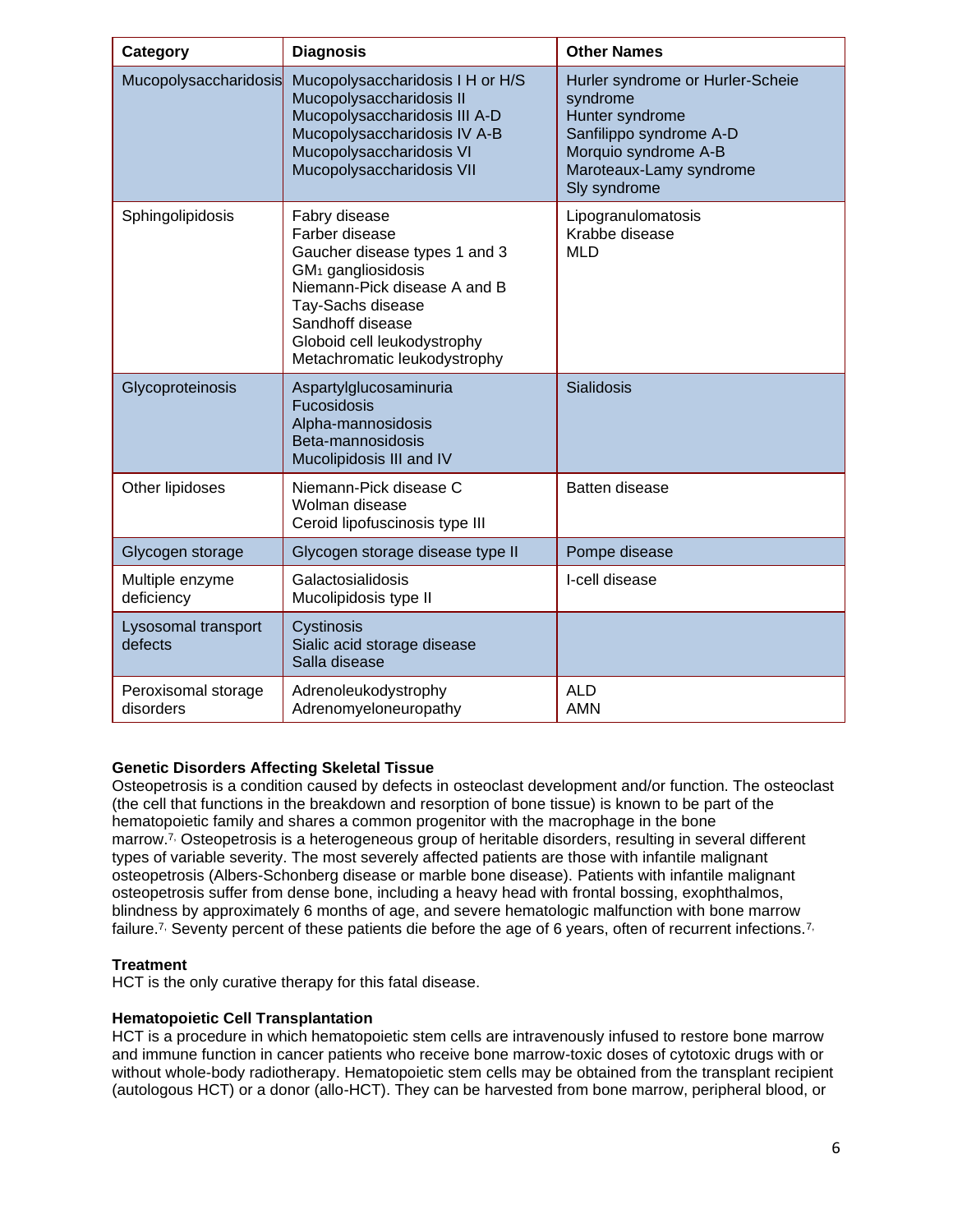umbilical cord blood shortly after delivery of neonates. Cord blood transplantation is discussed in detail in policy [#285.](https://www.bluecrossma.org/medical-policies/sites/g/files/csphws2091/files/acquiadam-assets/285%20Placental%20or%20Umbilical%20Cord%20Blood%20as%20a%20Source%20of%20Stem%20Cells%20prn.pdf)

Immunologic compatibility between infused hematopoietic stem cells and the recipient is not an issue in autologous HCT. In allogeneic stem cell transplantation, immunologic compatibility between donor and patient is a critical factor for achieving a successful outcome. Compatibility is established by typing of HLA using cellular, serologic, or molecular techniques. HLA refers to the gene complex expressed at the HLA-A, -B, and -DR (antigen-D related) loci on each arm of chromosome 6. An acceptable donor will match the patient at all or most of the HLA loci.

# **Conditioning for Hematopoietic Cell Transplantation**

### **Conventional Conditioning**

The conventional ("classical") practice of allo-HCT involves administration of cytotoxic agents (e.g., cyclophosphamide, busulfan) with or without total body irradiation at doses sufficient to cause bone marrow ablation in the recipient. The beneficial treatment effect of this procedure is due to a combination of the initial eradication of malignant cells and subsequent graft-versus-malignancy effect mediated by non-self-immunologic effector cells. While the slower graft-versus-malignancy effect is considered the potentially curative component, it may be overwhelmed by existing disease in the absence of pretransplant conditioning. Intense conditioning regimens are limited to patients who are sufficiently medically fit to tolerate substantial adverse effects. These include opportunistic infections secondary to loss of endogenous bone marrow function and organ damage or failure caused by cytotoxic drugs. Subsequent to graft infusion in allo-HCT, immunosuppressant drugs are required to minimize graft rejection and graft-versus-host disease, which increases susceptibility to opportunistic infections.

The success of autologous HCT is predicated on the potential of cytotoxic chemotherapy, with or without radiotherapy, to eradicate cancerous cells from the blood and bone marrow. This permits subsequent engraftment and repopulation of the bone marrow with presumably normal hematopoietic stem cells obtained from the patient before undergoing bone marrow ablation. Therefore, autologous HCT is typically performed as consolidation therapy when the patient's disease is in complete remission. Patients who undergo autologous HCT are also susceptible to chemotherapy-related toxicities and opportunistic infections before engraftment, but not GVH disease.

#### **Reduced-Intensity Conditioning Allogeneic Hematopoietic Cell Transplantation**

Reduced-intensity conditioning (RIC) refers to the pretransplant use of lower doses of cytotoxic drugs or less intense regimens of radiotherapy than are used in traditional full-dose myeloablative conditioning treatments. Although the definition of RIC is variable, with numerous versions employed, all regimens seek to balance the competing effects of relapse due to residual disease and non-relapse mortality. The goal of RIC is to reduce disease burden and to minimize associated treatment-related morbidity and nonrelapse mortality in the period during which the beneficial graft-versus-malignancy effect of allogeneic transplantation develops. RIC regimens range from nearly total myeloablative to minimally myeloablative with lymphoablation, with intensity tailored to specific diseases and patient condition. Patients who undergo RIC with allo-HCT initially demonstrate donor cell engraftment and bone marrow mixed chimerism. Most will subsequently convert to full-donor chimerism. In this review, the term reducedintensity conditioning will refer to all conditioning regimens intended to be nonmyeloablative.

# **Summary**

A number of inherited and acquired conditions have the potential for severe and/or progressive disease. For some conditions, allogeneic hematopoietic cell transplantation (allo-HCT) has been used to alter the natural history of the disease or potentially offer a cure.

For individuals who have a hemoglobinopathy, bone marrow failure syndrome, primary immunodeficiency, inherited metabolic syndrome disease (specifically those other than Hunter, Sanfilippo, or Morquio syndromes), or a genetic disorder affecting skeletal tissue who receive allo-HCT, the evidence includes mostly case series, case reports, and registry data. Relevant outcomes are overall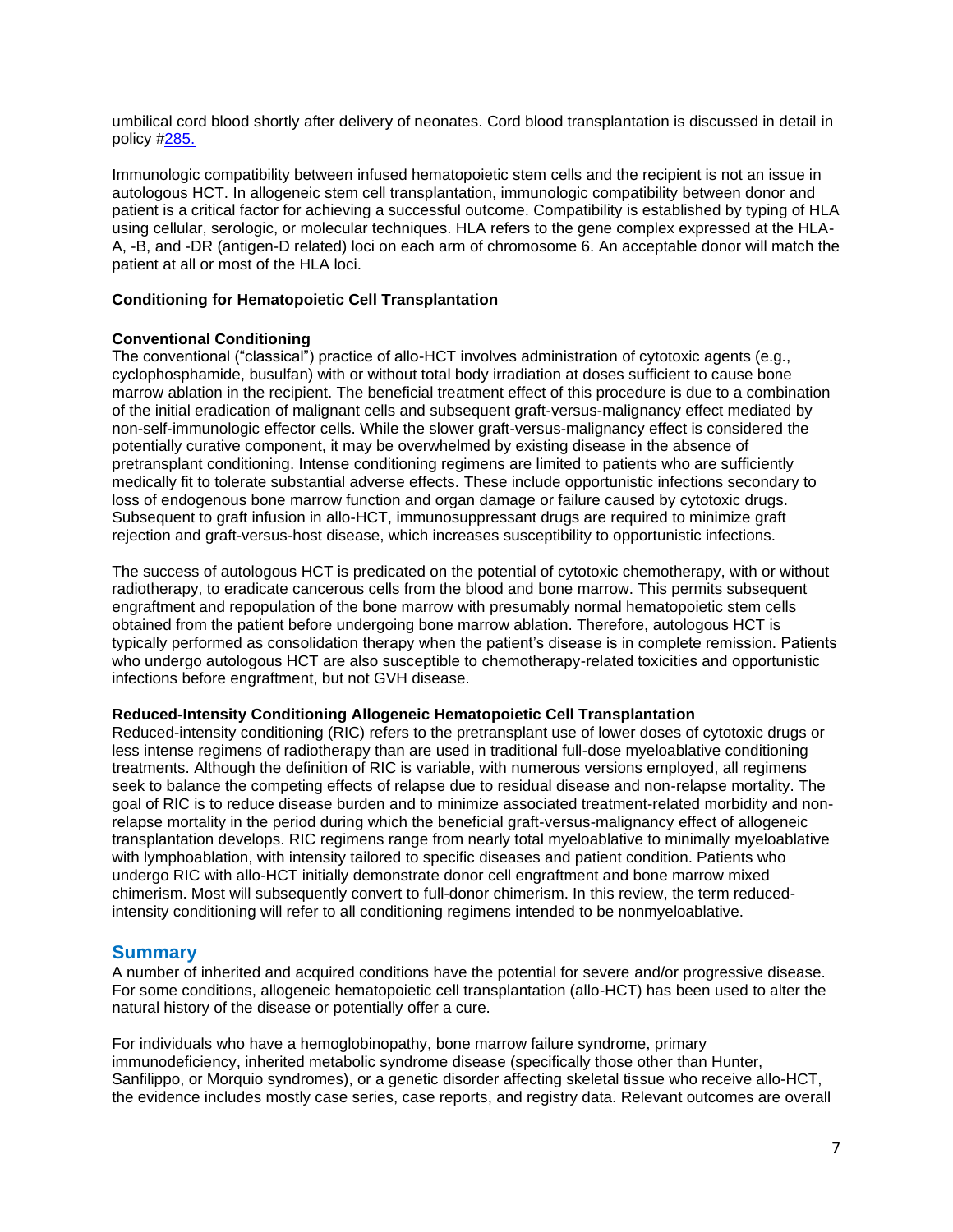survival, disease-specific survival, symptoms, quality of life, and treatment-related morbidity. The evidence has shown that, for most of these disorders, there is a demonstrable improvement in overall survival and other disease-specific outcomes. Allo-HCT is likely to improve health outcomes in select patients with certain inherited and acquired diseases. The evidence is sufficient to determine that the technology results in an improvement in the net health outcome.

For individuals who have an inherited metabolic syndrome disease (specifically those including Hunter, Sanfilippo, and Morquio syndromes) who receive allo-HCT, the evidence includes case reports. Relevant outcomes are overall survival, disease-specific survival, symptoms, quality of life, and treatment-related morbidity. Use of allo-HCT to treat patients with Hunter, Sanfilippo, or Morquio syndromes does not result in improvements in neurologic, neuropsychologic, and neurophysiologic function. The evidence is insufficient to determine that the technology results in an improvement in the net health outcome.

| <b>Date</b>    | <b>Action</b>                                                                     |
|----------------|-----------------------------------------------------------------------------------|
| 3/2021         | Annual policy review. Description, summary, and references updated. Policy        |
|                | statements unchanged.                                                             |
| 1/2021         | Medicare information removed. See MP #132 Medicare Advantage Management for       |
|                | local coverage determination and national coverage determination reference.       |
| 4/2020         | Bone marrow harvesting codes were removed. Outpatient prior authorization is not  |
|                | required.                                                                         |
| 3/2020         | Annual policy review. Description, summary, and references updated. Policy        |
|                | statements unchanged.                                                             |
| 3/2019         | Annual policy review. Description, summary, and references updated. Policy        |
|                | statements unchanged.                                                             |
| 1/2019         | Outpatient prior authorization is required for all commercial products. Effective |
|                | 1/1/2019.                                                                         |
| 2/2018         | Annual policy review. New references added.                                       |
| 12/2017        | Annual policy review. "Stem" removed from title and Policy. HSCT changed to HCT   |
|                | in policy text. Policy statement unchanged. 12/1/2017                             |
| 3/2016         | Annual policy review. New references added.                                       |
| 9/2015         | Clarified coding information.                                                     |
| 6/2014         | Updated Coding section with ICD10 procedure and diagnosis codes, effective        |
|                | 10/2015.                                                                          |
| 12/2013        | Annual policy review. New references added.                                       |
| 12/2012        | Updated to add new CPT code 38243.                                                |
| 11/2011-4/2012 | Medical policy ICD 10 remediation: Formatting, editing and coding updates. No     |
|                | changes to policy statements.                                                     |
| 7/2011         | Reviewed - Medical Policy Group - Hematology and Oncology. No changes to policy   |
|                | statements.                                                                       |
| 9/2010         | Reviewed - Medical Policy Group - Hematology and Oncology. No changes to policy   |
|                | statements.                                                                       |
| 6/1/2010       | New policy, effective 6/1/2010, describing covered and non-covered indications.   |

# <span id="page-7-1"></span>**Policy History**

# <span id="page-7-0"></span>**Information Pertaining to All Blue Cross Blue Shield Medical Policies**

Click on any of the following terms to access the relevant information:

[Medical Policy Terms of Use](http://www.bluecrossma.org/medical-policies/sites/g/files/csphws2091/files/acquiadam-assets/Medical_Policy_Terms_of_Use_prn.pdf)

[Managed Care Guidelines](http://www.bluecrossma.org/medical-policies/sites/g/files/csphws2091/files/acquiadam-assets/Managed_Care_Guidelines_prn.pdf)

[Indemnity/PPO Guidelines](http://www.bluecrossma.org/medical-policies/sites/g/files/csphws2091/files/acquiadam-assets/Indemnity_and_PPO_Guidelines_prn.pdf)

[Clinical Exception Process](http://www.bluecrossma.org/medical-policies/sites/g/files/csphws2091/files/acquiadam-assets/Clinical_Exception_Process_prn.pdf)

<span id="page-7-2"></span>[Medical Technology Assessment Guidelines](http://www.bluecrossma.org/medical-policies/sites/g/files/csphws2091/files/acquiadam-assets/Medical_Technology_Assessment_Guidelines_prn.pdf)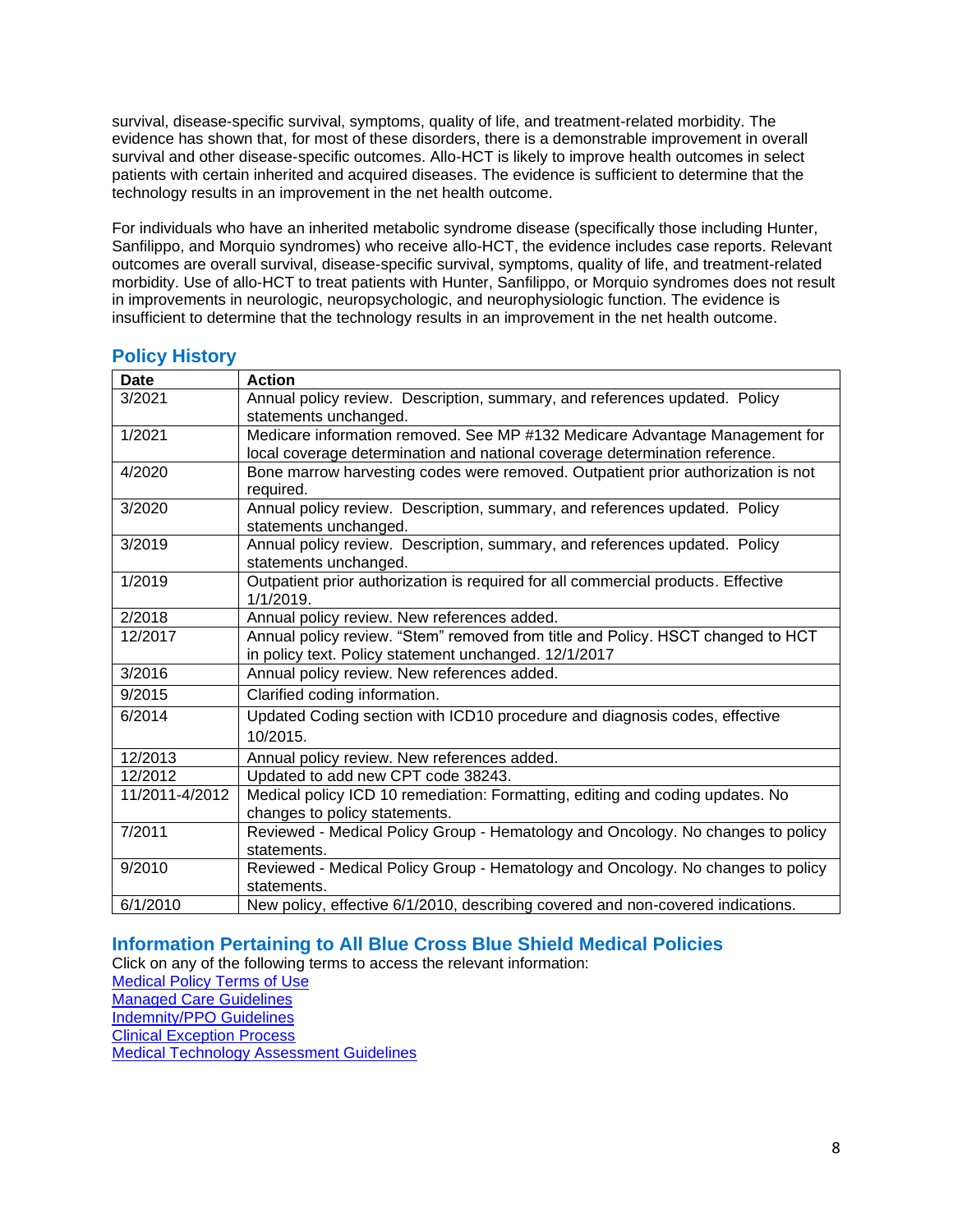# **References**

- 1. Bhatia M, Walters MC. Hematopoietic cell transplantation for thalassemia and sickle cell disease: past, present and future. Bone Marrow Transplant. Jan 2008; 41(2): 109-17. PMID 18059330
- 2. Mehta P. Hematopoietic stem cell transplantation for inherited bone marrow failure syndromes. In: Mehta P, ed. Pediatric Stem Cell Transplantation. Sudbury, MA: Jones and Bartlett; 2004:281-316.
- 3. Gluckman E, Wagner JE. Hematopoietic stem cell transplantation in childhood inherited bone marrow failure syndrome. Bone Marrow Transplant. Jan 2008; 41(2): 127-32. PMID 18084332
- 4. Gennery AR, Cant AJ. Advances in hematopoietic stem cell transplantation for primary immunodeficiency. Immunol Allergy Clin North Am. May 2008; 28(2): 439-56, x-xi. PMID 18424341
- 5. Porta F, Forino C, De Martiis D, et al. Stem cell transplantation for primary immunodeficiencies. Bone Marrow Transplant. Jun 2008; 41 Suppl 2: S83-6. PMID 18545252
- 6. Prasad VK, Kurtzberg J. Emerging trends in transplantation of inherited metabolic diseases. Bone Marrow Transplant. Jan 2008; 41(2): 99-108. PMID 18176609
- 7. Askmyr MK, Fasth A, Richter J. Towards a better understanding and new therapeutics of osteopetrosis. Br J Haematol. Mar 2008; 140(6): 597-609. PMID 18241253
- 8. MacMillan ML, Walters MC, Gluckman E. Transplant outcomes in bone marrow failure syndromes and hemoglobinopathies. Semin Hematol. Jan 2010; 47(1): 37-45. PMID 20109610
- 9. Smiers FJ, Krishnamurti L, Lucarelli G. Hematopoietic stem cell transplantation for hemoglobinopathies: current practice and emerging trends. Pediatr Clin North Am. Feb 2010; 57(1): 181-205. PMID 20307718
- 10. Angelucci E, Matthes-Martin S, Baronciani D, et al. Hematopoietic stem cell transplantation in thalassemia major and sickle cell disease: indications and management recommendations from an international expert panel. Haematologica. May 2014; 99(5): 811-20. PMID 24790059
- 11. Mathews V, Srivastava A, Chandy M. Allogeneic stem cell transplantation for thalassemia major. Hematol Oncol Clin North Am. Dec 2014; 28(6): 1187-200. PMID 25459187
- 12. Locatelli F, Kabbara N, Ruggeri A, et al. Outcome of patients with hemoglobinopathies given either cord blood or bone marrow transplantation from an HLA-identical sibling. Blood. Aug 08 2013; 122(6): 1072-8. PMID 23692854
- 13. Mehta P. Hematopoietic stem cell transplantation for hemoglobinopathies. In: Mehta P, ed. Pediatric Stem Cell Transplantation. Sudbury, MA: Jones and Bartlett; 2004:259-279.
- 14. Mahmoud HK, Elhaddad AM, Fahmy OA, et al. Allogeneic hematopoietic stem cell transplantation for non-malignant hematological disorders. J Adv Res. May 2015; 6(3): 449-58. PMID 26257943
- 15. Bernardo ME, Piras E, Vacca A, et al. Allogeneic hematopoietic stem cell transplantation in thalassemia major: results of a reduced-toxicity conditioning regimen based on the use of treosulfan. Blood. Jul 12 2012; 120(2): 473-6. PMID 22645178
- 16. Anurathapan U, Pakakasama S, Mekjaruskul P, et al. Outcomes of thalassemia patients undergoing hematopoietic stem cell transplantation by using a standard myeloablative versus a novel reducedtoxicity conditioning regimen according to a new risk stratification. Biol Blood Marrow Transplant. Dec 2014; 20(12): 2066-71. PMID 25064743
- 17. Oringanje C, Nemecek E, Oniyangi O. Hematopoietic stem cell transplantation for people with sickle cell disease. Cochrane Database Syst Rev. May 31 2013; (5): CD007001. PMID 23728664
- 18. Oringanje C, Nemecek E, Oniyangi O. Hematopoietic stem cell transplantation for people with sickle cell disease. Cochrane Database Syst Rev. May 19 2016; (5): CD007001. PMID 27194464
- 19. Oringanje C, Nemecek E, Oniyangi O. Hematopoietic stem cell transplantation for people with sickle cell disease. Cochrane Database Syst Rev. Jul 03 2020; 7: CD007001. PMID 32617981
- 20. Bernaudin F, Socie G, Kuentz M, et al. Long-term results of related myeloablative stem-cell transplantation to cure sickle cell disease. Blood. Oct 01 2007; 110(7): 2749-56. PMID 17606762
- 21. Walters MC, Patience M, Leisenring W, et al. Bone marrow transplantation for sickle cell disease. N Engl J Med. Aug 08 1996; 335(6): 369-76. PMID 8663884
- 22. Walters MC, Storb R, Patience M, et al. Impact of bone marrow transplantation for symptomatic sickle cell disease: an interim report. Multicenter investigation of bone marrow transplantation for sickle cell disease. Blood. Mar 15 2000; 95(6): 1918-24. PMID 10706855
- 23. Hsieh MM, Fitzhugh CD, Weitzel RP, et al. Nonmyeloablative HLA-matched sibling allogeneic hematopoietic stem cell transplantation for severe sickle cell phenotype. JAMA. Jul 02 2014; 312(1): 48-56. PMID 25058217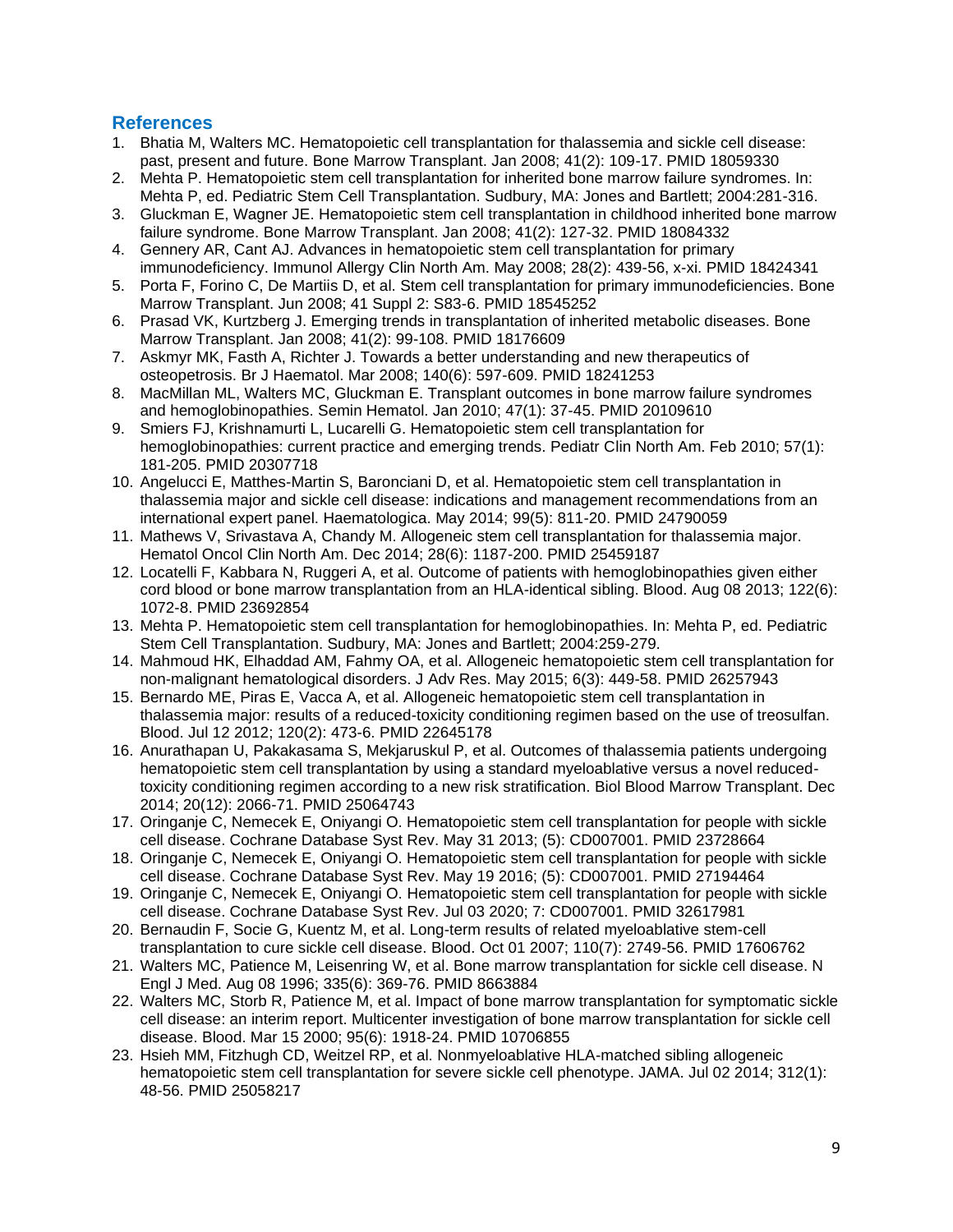- 24. Mehta P, Locatelli F, Stary J, et al. Bone marrow transplantation for inherited bone marrow failure syndromes. Pediatr Clin North Am. Feb 2010; 57(1): 147-70. PMID 20307716
- 25. Miano M, Dufour C. The diagnosis and treatment of aplastic anemia: a review. Int J Hematol. Jun 2015; 101(6): 527-35. PMID 25837779
- 26. Bacigalupo A. Bone marrow transplantation for acquired severe aplastic anemia. Hematol Oncol Clin North Am. Dec 2014; 28(6): 1145-55. PMID 25459184
- 27. Yabe M, Morio T, Tabuchi K, et al. Long-term outcome in patients with Fanconi anemia who received hematopoietic stem cell transplantation: a retrospective nationwide analysis. Int J Hematol. Jan 2021; 113(1): 134-144. PMID 32949371
- 28. Dufour C, Svahn J. Fanconi anaemia: new strategies. Bone Marrow Transplant. Jun 2008; 41 Suppl 2: S90-5. PMID 18545254
- 29. Zanis-Neto J, Flowers ME, Medeiros CR, et al. Low-dose cyclophosphamide conditioning for haematopoietic cell transplantation from HLA-matched related donors in patients with Fanconi anaemia. Br J Haematol. Jul 2005; 130(1): 99-106. PMID 15982351
- 30. Wagner JE, Eapen M, MacMillan ML, et al. Unrelated donor bone marrow transplantation for the treatment of Fanconi anemia. Blood. Mar 01 2007; 109(5): 2256-62. PMID 17038525
- 31. Gadalla SM, Sales-Bonfim C, Carreras J, et al. Outcomes of allogeneic hematopoietic cell transplantation in patients with dyskeratosis congenita. Biol Blood Marrow Transplant. Aug 2013; 19(8): 1238-43. PMID 23751955
- 32. Cesaro S, Oneto R, Messina C, et al. Haematopoietic stem cell transplantation for Shwachman-Diamond disease: a study from the European Group for blood and marrow transplantation. Br J Haematol. Oct 2005; 131(2): 231-6. PMID 16197455
- 33. Myers K, Hebert K, Antin J, et al. Hematopoietic Stem Cell Transplantation for Shwachman-Diamond Syndrome. Biol Blood Marrow Transplant. Aug 2020; 26(8): 1446-1451. PMID 32428734
- 34. Cesaro S, Pillon M, Sauer M, et al. Long-term outcome after allogeneic hematopoietic stem cell transplantation for Shwachman-Diamond syndrome: a retrospective analysis and a review of the literature by the Severe Aplastic Anemia Working Party of the European Society for Blood and Marrow Transplantation (SAAWP-EBMT). Bone Marrow Transplant. Sep 2020; 55(9): 1796-1809. PMID 32203264
- 35. Roy V, Perez WS, Eapen M, et al. Bone marrow transplantation for diamond-blackfan anemia. Biol Blood Marrow Transplant. Aug 2005; 11(8): 600-8. PMID 16041310
- 36. ElGohary G, El Fakih R, de Latour R, et al. Haploidentical hematopoietic stem cell transplantation in aplastic anemia: a systematic review and meta-analysis of clinical outcome on behalf of the severe aplastic anemia working party of the European group for blood and marrow transplantation (SAAWP of EBMT). Bone Marrow Transplant. Oct 2020; 55(10): 1906-1917. PMID 32346079
- 37. Kim H, Lee JH, Joo YD, et al. A randomized comparison of cyclophosphamide vs. reduced dose cyclophosphamide plus fludarabine for allogeneic hematopoietic cell transplantation in patients with aplastic anemia and hypoplastic myelodysplastic syndrome. Ann Hematol. Sep 2012; 91(9): 1459-69. PMID 22526363
- 38. Dufour C, Pillon M, Socie G, et al. Outcome of aplastic anaemia in children. A study by the severe aplastic anaemia and paediatric disease working parties of the European group blood and bone marrow transplant. Br J Haematol. May 2015; 169(4): 565-73. PMID 25683884
- 39. Smith AR, Gross TG, Baker KS. Transplant outcomes for primary immunodeficiency disease. Semin Hematol. Jan 2010; 47(1): 79-85. PMID 20109615
- 40. Szabolcs P, Cavazzana-Calvo M, Fischer A, et al. Bone marrow transplantation for primary immunodeficiency diseases. Pediatr Clin North Am. Feb 2010; 57(1): 207-37. PMID 20307719
- 41. Ahlin A, Fugelang J, de Boer M, et al. Chronic granulomatous disease-haematopoietic stem cell transplantation versus conventional treatment. Acta Paediatr. Nov 2013; 102(11): 1087-94. PMID 23937637
- 42. Gungor T, Teira P, Slatter M, et al. Reduced-intensity conditioning and HLA-matched haemopoietic stem-cell transplantation in patients with chronic granulomatous disease: a prospective multicentre study. Lancet. Feb 01 2014; 383(9915): 436-48. PMID 24161820
- 43. Chiesa R, Wang J, Blok HJ, et al. Hematopoietic cell transplantation in chronic granulomatous disease: a study of 712 children and adults. Blood. Sep 03 2020; 136(10): 1201-1211. PMID 32614953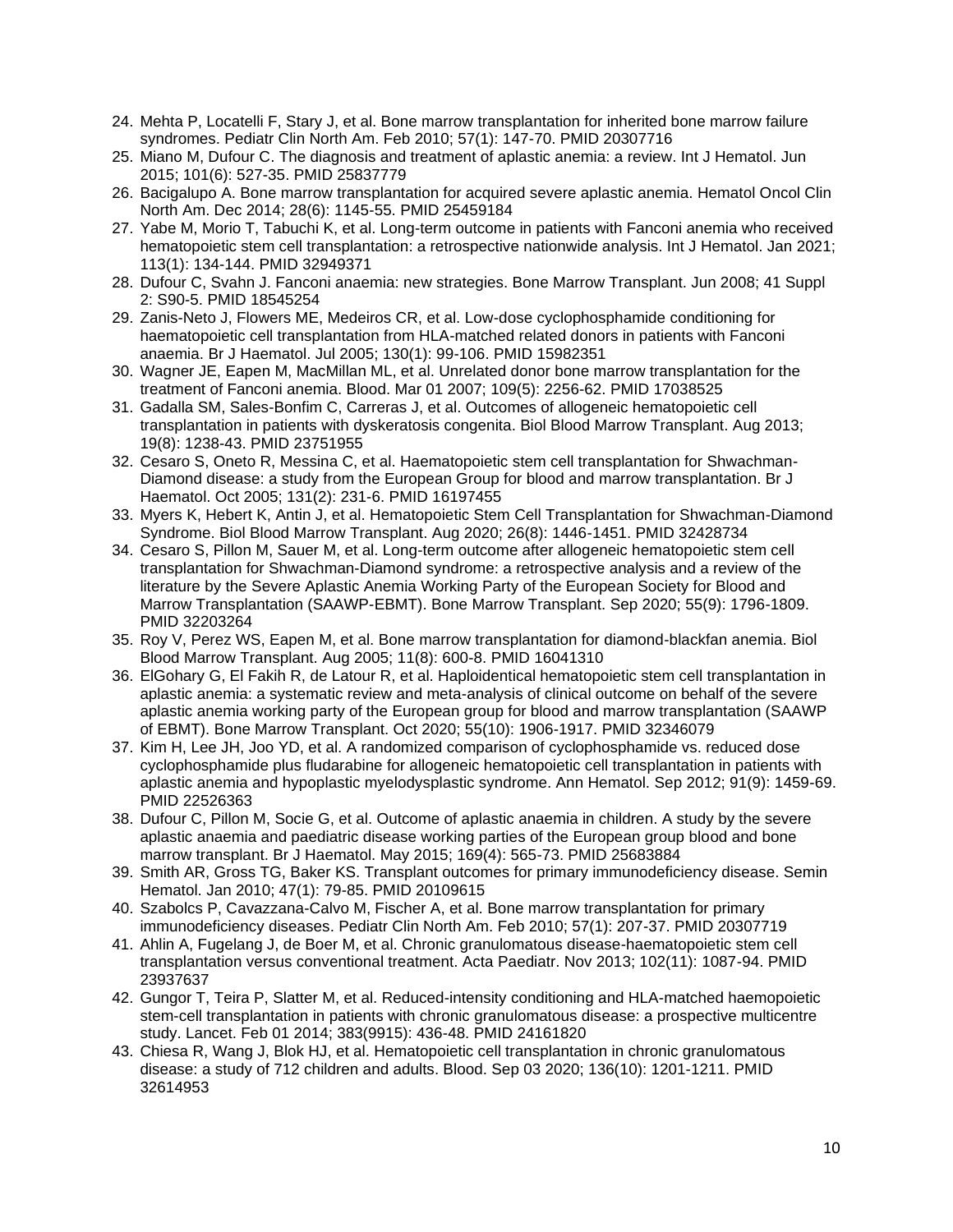- 44. Filipovich A. Hematopoietic cell transplantation for correction of primary immunodeficiencies. Bone Marrow Transplant. Aug 2008; 42 Suppl 1: S49-S52. PMID 18724301
- 45. Hassan A, Booth C, Brightwell A, et al. Outcome of hematopoietic stem cell transplantation for adenosine deaminase-deficient severe combined immunodeficiency. Blood. Oct 25 2012; 120(17): 3615-24; quiz 3626. PMID 22791287
- 46. Filipovich AH, Stone JV, Tomany SC, et al. Impact of donor type on outcome of bone marrow transplantation for Wiskott-Aldrich syndrome: collaborative study of the International Bone Marrow Transplant Registry and the National Marrow Donor Program. Blood. Mar 15 2001; 97(6): 1598-603. PMID 11238097
- 47. Moratto D, Giliani S, Bonfim C, et al. Long-term outcome and lineage-specific chimerism in 194 patients with Wiskott-Aldrich syndrome treated by hematopoietic cell transplantation in the period 1980-2009: an international collaborative study. Blood. Aug 11 2011; 118(6): 1675-84. PMID 21659547
- 48. Burroughs LM, Petrovic A, Brazauskas R, et al. Excellent outcomes following hematopoietic cell transplantation for Wiskott-Aldrich syndrome: a PIDTC report. Blood. Jun 04 2020; 135(23): 2094- 2105. PMID 32268350
- 49. Marsh RA, Bleesing JJ, Chandrakasan S, et al. Reduced-intensity conditioning hematopoietic cell transplantation is an effective treatment for patients with SLAM-associated protein deficiency/X-linked lymphoproliferative disease type 1. Biol Blood Marrow Transplant. Oct 2014; 20(10): 1641-5. PMID 24923536
- 50. Mehta P. Metabolic diseases. In: Mehta P, ed. Pediatric Stem Cell Transplantation. Sudbury, MA: Jones and Bartlett; 2004:233-258.
- 51. Guffon N, Bertrand Y, Forest I, et al. Bone marrow transplantation in children with Hunter syndrome: outcome after 7 to 17 years. J Pediatr. May 2009; 154(5): 733-7. PMID 19167723
- 52. Vellodi A, Young E, New M, et al. Bone marrow transplantation for Sanfilippo disease type B. J Inherit Metab Dis. 1992; 15(6): 911-8. PMID 1293388
- 53. Bordigoni P, Vidailbet M, Lena M, et al. Bone marrow transplantation for Sanfilippo syndrome. In: Hobbs JR, ed. Correction of Certain Genetic Diseases by Transplantation. London: Cogent; 1989:114-119.
- 54. Boelens JJ, Prasad VK, Tolar J, et al. Current international perspectives on hematopoietic stem cell transplantation for inherited metabolic disorders. Pediatr Clin North Am. Feb 2010; 57(1): 123-45. PMID 20307715
- 55. Prasad VK, Kurtzberg J. Transplant outcomes in mucopolysaccharidoses. Semin Hematol. Jan 2010; 47(1): 59-69. PMID 20109613
- 56. Rovelli AM. The controversial and changing role of haematopoietic cell transplantation for lysosomal storage disorders: an update. Bone Marrow Transplant. Jun 2008; 41 Suppl 2: S87-9. PMID 18545253
- 57. Aldenhoven M, Wynn RF, Orchard PJ, et al. Long-term outcome of Hurler syndrome patients after hematopoietic cell transplantation: an international multicenter study. Blood. Mar 26 2015; 125(13): 2164-72. PMID 25624320
- 58. Boelens JJ, Wynn RF, O'Meara A, et al. Outcomes of hematopoietic stem cell transplantation for Hurler's syndrome in Europe: a risk factor analysis for graft failure. Bone Marrow Transplant. Aug 2007; 40(3): 225-33. PMID 17529997
- 59. Hansen MD, Filipovich AH, Davies SM, et al. Allogeneic hematopoietic cell transplantation (HCT) in Hurler's syndrome using a reduced intensity preparative regimen. Bone Marrow Transplant. Feb 2008; 41(4): 349-53. PMID 18026148
- 60. Mynarek M, Tolar J, Albert MH, et al. Allogeneic hematopoietic SCT for alpha-mannosidosis: an analysis of 17 patients. Bone Marrow Transplant. Mar 2012; 47(3): 352-9. PMID 21552297
- 61. Miller WP, Rothman SM, Nascene D, et al. Outcomes after allogeneic hematopoietic cell transplantation for childhood cerebral adrenoleukodystrophy: the largest single-institution cohort report. Blood. Aug 18 2011; 118(7): 1971-8. PMID 21586746
- 62. Steward CG. Hematopoietic stem cell transplantation for osteopetrosis. Pediatr Clin North Am. Feb 2010; 57(1): 171-80. PMID 20307717
- 63. Driessen GJ, Gerritsen EJ, Fischer A, et al. Long-term outcome of haematopoietic stem cell transplantation in autosomal recessive osteopetrosis: an EBMT report. Bone Marrow Transplant. Oct 2003; 32(7): 657-63. PMID 13130312